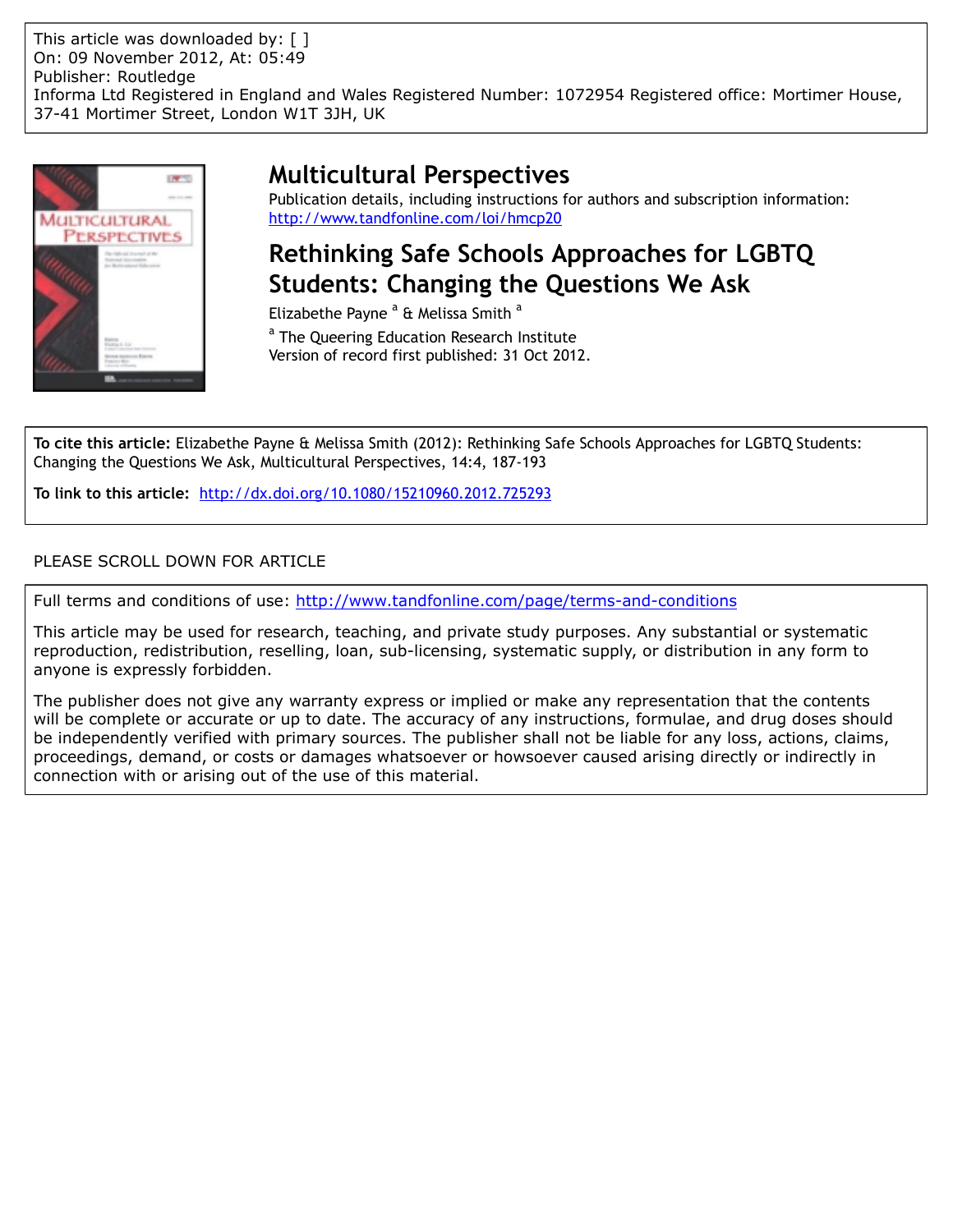Multicultural Perspectives, *14*(4), 187–193 Copyright  $\odot$  2012 by the National Association for Multicultural Education ISSN: 1521-0960 print / 1532-7892 DOI: 10.1080/15210960.2012.725293



## Rethinking Safe Schools Approaches for LGBTQ Students: Changing the Questions We Ask

## Elizabethe Payne and Melissa Smith *The Queering Education Research Institute*

*In this article the authors address the limitations of framing "the problem" of in-school LGBTQ harassment within dominant anti-bullying discourses. They offer a critical sociological framework as an alternative way of understanding the issues of LGBTQ harassment and propose a research agenda in which school culture and gender policing are the objects of inquiry.*

#### **Introduction**

Conversations about creating safe schools for lesbian, gay, bisexual, transgender, and queer/questioning (LGBTQ) youth are often narrowly focused on eliminating individual acts of bullying and harassment targeting LGBTQ kids. Anti-bullying policies and programs are reliant on the belief that "the fundamental component to reduc[ing] school bullying is to create a positive school climate that fosters caring behaviors" (Orpinas & Horne, 2010, p. 49). These interventions are part of a dominant discourse on bullying that reduces peer-to-peer aggression to "anti-social behaviour where one student wields power over [a victim]" (Walton, 2011, p. 131) and conceptualizes "the problem of bullying in terms of individual or family pathology" (Bansel, Davies, Laws, & Linnell, 2009, p. 59). In other words, *bullies* and their aggressive behavior and intolerant attitudes are understood as the

problem, and success of school interventions is typically evaluated by measuring the frequency of reported bullying behaviors or student perceptions of safety. While it is undeniable that acts of overt violence must be stopped, "reduction [of bullying] is a measurable outcome ... [that] merely *contains, regulates, and manages* violence rather than *addresses* it" (Walton, 2005, p. 112). When the absence of reported bullying functions as *the* indicator of a safe or inclusive school for LGBTQ students, we fail to account for "the social processes underpinning [homophobic bullying] and the subtle ways in which schools are complicit in sustaining them, even from the very earliest years" (DePalma & Jennett, 2010, p. 16).

This article aims to challenge this taken-for-granted conceptualization of LGBTQ youths' school experiences and argues for a broader worldview that encompasses cultural systems of power—along lines of gender, class, race, and sexuality—that persistently privilege specific groups of youth while marginalizing others (Ringrose, 2008). Shifting the definition of "the problem" in this way demands a different understanding of peer-to-peer aggression than that which underlies the bullying discourse. It requires recognition of how aggression functions in processes of social positioning and how patterns of youth aggression are reflective of cultural norms for sexuality and gender expression. To this end, we will:

1. Respond to questions most often asked in discussions of safe schools for LGBTQ students using a sociological frame, which understands schools both as cultural sites where students battle for

Correspondence should be sent to Elizabethe Payne, Syracuse University, The Queering Education Research Institute, 350 Huntington Hall, Syracuse, NY 13244. E-mail: ecpayne@queeringeducation.org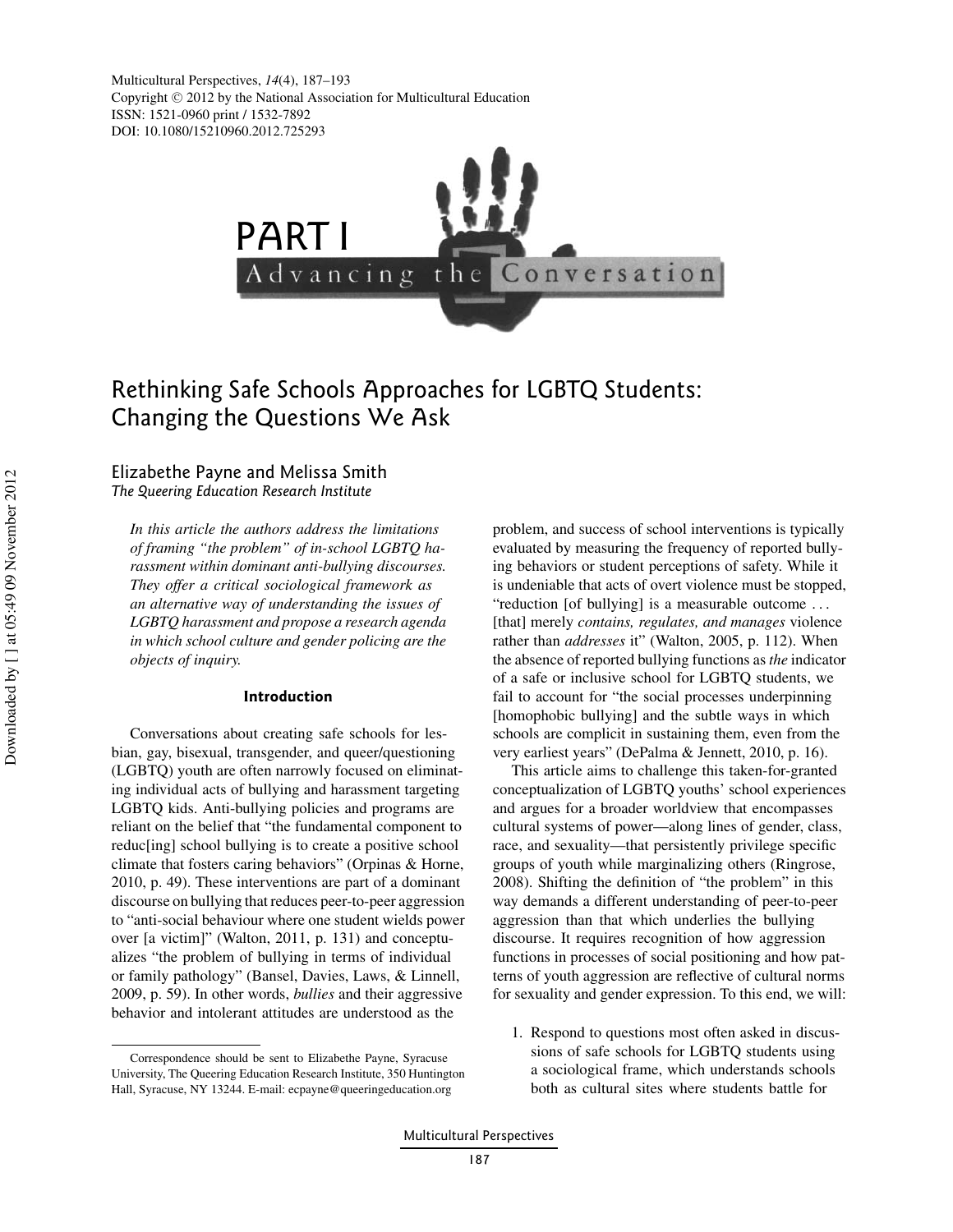social position *and* as institutional structures and systems in which normative gender and sexuality are privileged. This is a significant shift from the "anti-bullying" paradigm's attention to *behavior* and *attitudes*, which places the problem on individuals rather than culture.

- 2. Introduce *gender policing* as an alternative framework for understanding peer-to-peer aggression. This framework draws attention to how normative gender expectations function as tools for targeting peers, as well as the role schools and other cultural institutions play in reproducing strict rules for "normal" gender expression. This framework encompasses many forms of aggression that fall outside bullying discourses.
- 3. Explore possibilities and limitations of litigation and legislation for disrupting systemic marginalization of non-conforming students and creating sustainable change in schools.
- 4. Propose a research agenda that moves beyond defining "the problem" in terms of individualto-individual or group-to-group interactions and, rather, identifies *school culture* as the object of inquiry.

#### **Limitations of the "Bullying" Discourse**

This article arose in response to questions commonly asked in conversations concerning the violence LGBTQ students experience in school. The responses presented here are intended to highlight the ways the *questions* themselves are limited and respond to them in a way that complicates the picture of how aggression and social positioning function in schools. Throughout this article, we will advocate for *cultural* change. We define *culture* as "the systems of symbol, knowledge, belief and practice that are available within a given context for people to use to make meaning of their experiences" (Smith & Payne, forthcoming). Lines between "normal" and "Other" are embedded in culture—and serve as tools for placing self and others within various social hierarchies. We argue that schools need to understand the cultural beliefs they are promoting, how they are teaching these values to students, and how peer-to-peer aggression actually *serves* these cultural beliefs. Sustainable change cannot occur without this cultural awareness.

## **What do We Know About Young People's Attitudes Toward Difference and Toward LGBTQ or Gender Non-Conforming Youth?**

Conversations about how youth think about *difference* need to move beyond questions addressing individual attitudes and behaviors and toward how schools privilege some groups and marginalize others. Young people's attitudes about difference are partially formed in a schoolbased social scene that rewards conformity, and school is a primary cultural site where youth learn rules about who men and women are supposed to be. Children learn "'their place' in the U.S. political and social order through their public school experiences" (Lugg, 2006, p. 49)—and that place has a great deal to do with gender. Those who do not "properly perform" (Payne, 2007, p. 77) the gender normatively associated with their biological sex are "marked" (p. 64) and *policed* by their peers and denied access to social power and popularity, while those who do conform are "celebrated" (Lugg, 2006, p. 49). These patterns indicate that youths' understanding (and marking) of their LGBTQ and gender non-conforming peers is not "based solely on sexual orientation, but rather from judgments about perceived tendencies to engage in forms of expression that run counter to gender conventions" (Horn, 2007, p. 329). The further youth fall from idealized forms of masculinity and femininity, the more vulnerable they are to these patterns of policing as well as more severe forms of violence. LGBTQ youth are often the most vulnerable in this system.

Ubiquitous messages about who youth are allowed to be limit possibilities for how peers can relate to one another, the kinds of *difference* that are acceptable in the school social scene, and how individuals can understand their own gender identity (Shakib, 2003). Such strict regulation of difference produces a school climate in which LGBTQ youth are at risk for violence, and this will likely not shift until educators are better able to understand the effects of a heterosexist institutional culture on all members of a school community (Sherwin & Jennings, 2006). Schools must develop ways to change how educators think about and "see" their school environments so that they may "understand the school ... as a community of actors and actions, where possibilities for violence, for violation, for ridicule, are always present" (Bansel et al, 2009, p. 66). The goal is not simply ending students' "negative" or "intolerant" behaviors. It is also understanding attitudes and behavior as "reiterations of the dominant order" (p. 66) that normalize the marginalization of gender non-conforming students.

### **Do Students' Attitudes Change Over the Course of Their K–12 Schooling?**

Educational research consistently indicates that verbal and physical harassment increases as children transition from elementary school to junior high and changes again in tone and content in the transition to high school. Elementary students' worlds are largely segregated by gender, with boys and girls occupying different physical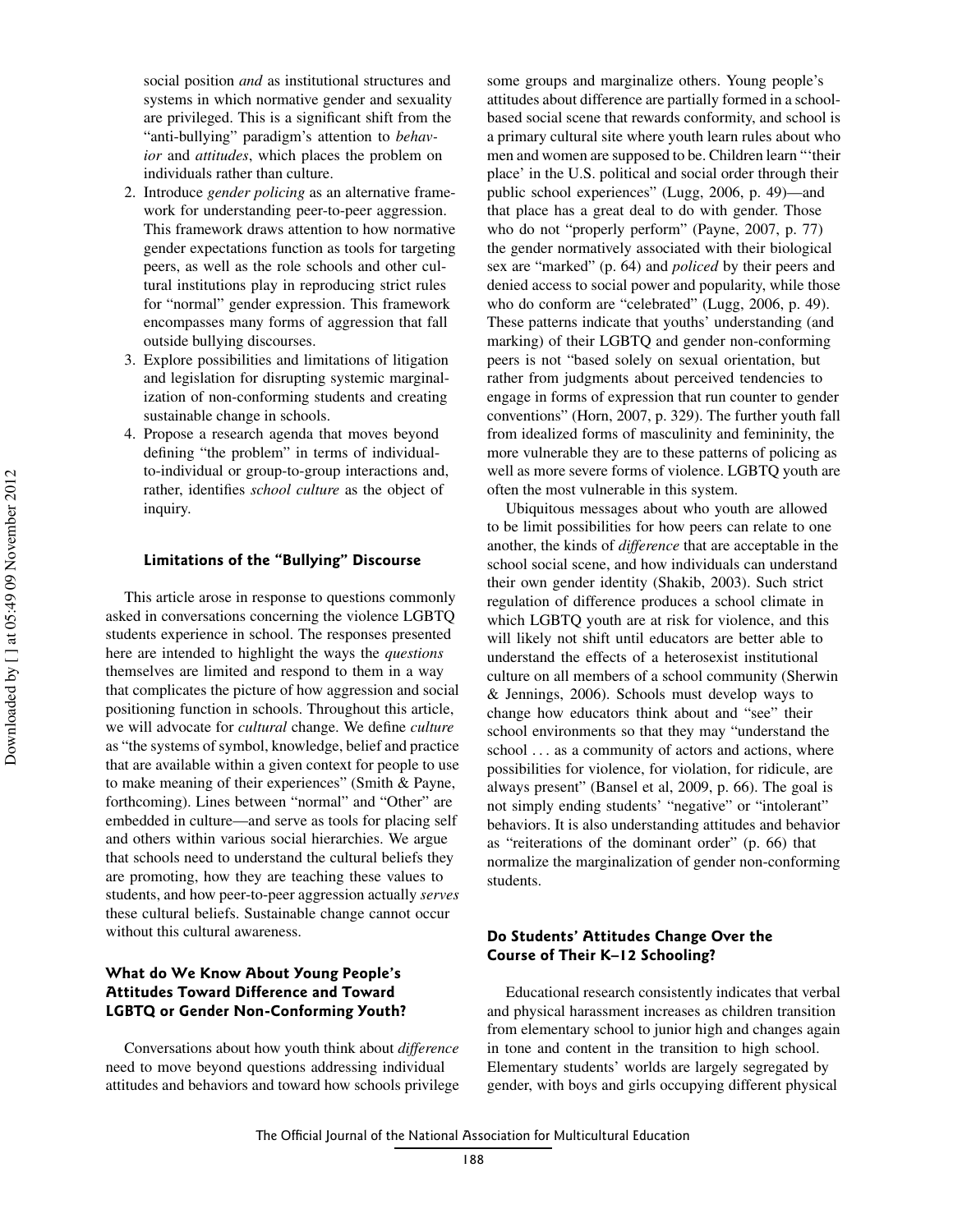spaces within schools and positioning their social groups in opposition to one another (Thorne & Luria, in Payne, 2009). Elementary-age children also experience a certain amount of flexibility around gendered expectations and are often allowed to engage in "cross-gender" behavior or activities. Pressure for children to "out-grow" gender transgression intensifies as they get older and gender expectations become more rigid (Carr, 1998).

As children enter adolescence, social rules begin to change as they engage in the (heterosexual) dating scene, peer groups alter to include boys and girls, and paths to social power become more exclusive and competitive. Expectations for gender conformity intensify, which implicitly gives youth permission to police peers' behavior—rewarding those who conform and marginalizing those who do not (Horn, 2007; Payne, 2007; Shakib, 2003; Wyss, 2004). Researchers have described these changes in a variety of ways. Shakib (2003) found that for female athletes approaching adolescence, "not being viewed as feminine no longer simply meant having less gender and thus less peer status ... . [A] lack of femininity meant not being 'heterosexually' desirable and peers' view a nonconforming girl as lesbian" (p. 1413). In work on the school experiences of transgender teens, Wyss (2004) argues: "gender-variant teenagers are confronted by difficulties that stem from the increasingly stringent gender rules to which teens are subject at and after puberty" (p. 710). Payne (2007) and Pascoe (2003) found that students who do not perform traditional gender were prevented from attaining power and popularity in high school. These studies illustrate the ways normative gendered expectations shift but are omnipresent in K–12 school experiences, regardless of gender identity or sexual orientation.

#### **Who Bullies Whom, and Why?**

When trying to understand why kids bully and which kids tend to be targets, it is important to step outside the image of the traditional bully/victim binary—which supports the cultural myth that aggressors are youth who have a tendency toward violent behavior or have an impulse to wield power over peers whom they perceive to be weak in some way. This happens in peer cultures, but it only accounts for a fraction of the peer-to-peer aggression in schools and is only symptomatic of a larger problem. Targeting others for their failure to "do" gender "right" is a learned mechanism for improving or affirming one's *own* social status, and schools are participants in both teaching youth to use these tools and privileging some groups of kids over others.

Every student's speech, behavior, and dress are constantly being regulated by the cultural rules about the "right" way to exist in the school environment, and youth's policing practices often fail to draw adults' attention. For example, it is considered normal "for boys to be heroically and 'playfully' violent and for girls to be repressively and secretly 'mean'" (Ringrose & Renold, 2010, p. 591), and youth operate within these acceptable dynamics of aggression to battle for position in social hierarchies. Students who are socially powerful are those who successfully perform heterosexuality and normative gender, and great importance is placed on youths' success in the "heterosexual marketplace" (Eckert, 1994). It is, therefore, important to examine how schools institutionalize heterosexuality and thereby support social positioning practices that privilege idealized heterosexual performance. In high schools, "heterosexuality and romance are ... publicly constructed through formal activities" such as Homecoming king and queen, school dances, and voting for the "cutest couple" (p. 7). School time and money are devoted to these rituals, and heterosexuality and gender conformity are rewarded with a position at the top of the school's social hierarchy—visibly establishing the school ideal and placing those who do not measure up in subordinate positions.

"Student [and adult] discourses of 'normal' gender and sexuality make the school feel unsafe for [LGBTQ] students" (Ngo, 2003, p. 118), so it is imperative that safe schools work focus on gaining deeper understanding of the subtle ways privileging of heteronormative gender performance constantly influences how students negotiate their school environments. In terms of understanding LGBTQ students' susceptibility to violence, this means investigating how youth discursively construct and maintain social categories and how they attribute social power to some categories and subordinate others. Youth fight for positions of power through "the continual, vocal branding of Other" (Thurlow, 2001, p. 26)—a process through which students establish their own position within the social hierarchy by marking others' positions as higher or lower than their own (Pascoe, 2007; Thurlow, 2001). It is, therefore, possible that those who "bully" do so because they are making an "extreme investment" in a cultural system that allows them to access power through the "normative regulation of others" (Bansel et al., 2009, p. 67).

Incidents of vocal targeting are "not autonomous acts, free-floating from their histories and contexts that can be accounted for through the character of one faulty individual" (Bansel et al., 2009, p.66). Biased speech and other verbal "microaggressions" (Solorzano, Ceja & Yosso, 2000) should be understood as *citational* practices—"drawing on and repeating past articulations and perceptions" (Ngo, 2003 p. 116, using Butler, 1993). Homophobic language does not need to be explained in the moment, which signifies that it is citing and reproducing cultural and historical understandings about this kind of speech—and that these cultural norms are reproduced each time kids use this language to regulate one another. Hate speech acts—"faggot,"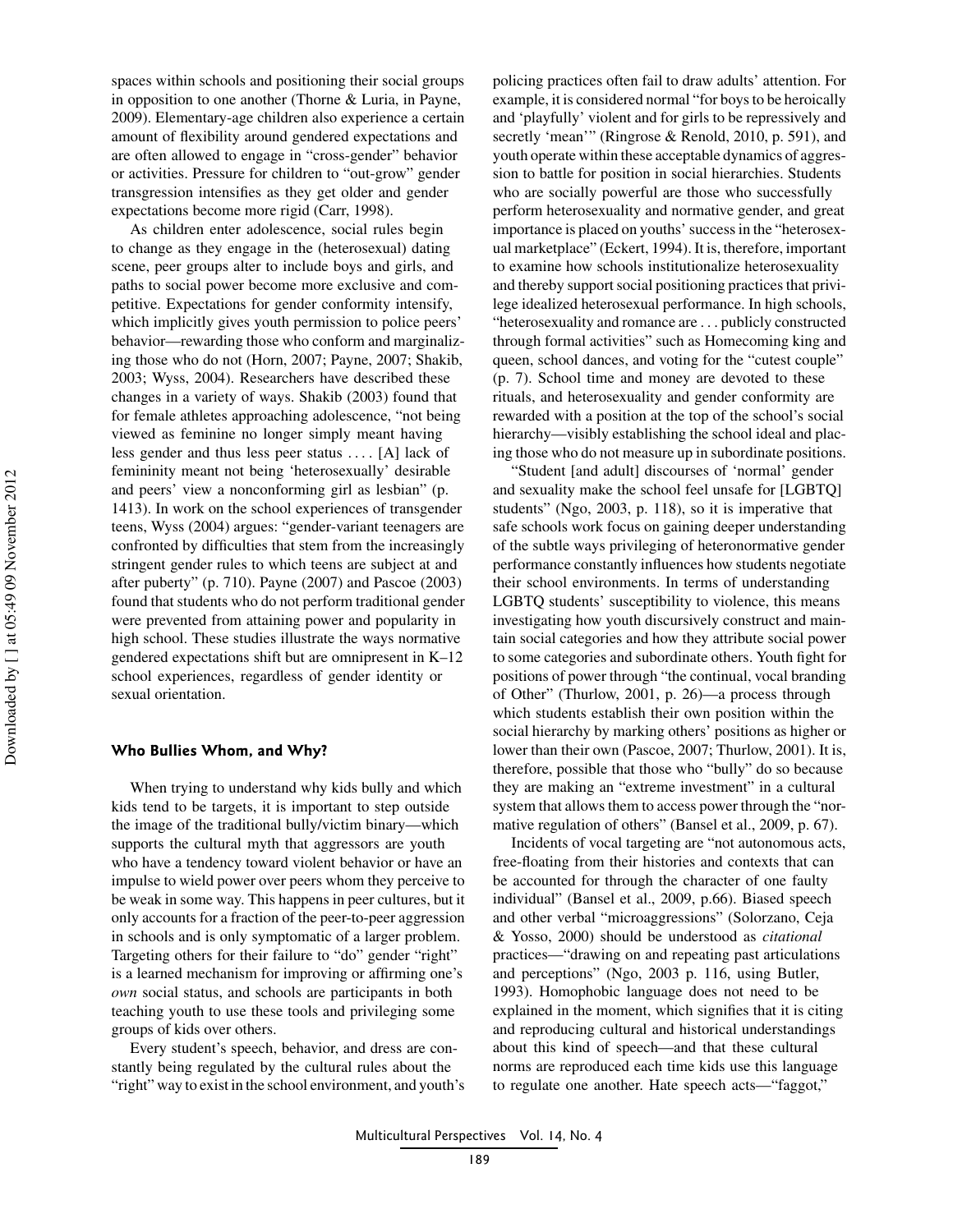"dyke," "homo"—injure individuals *and* the larger group of queer and non-conforming students by repeatedly placing them in "subordinate position[s]" in the social hierarchy (McInnes & Couch, 2004, p. 435-436). These patterns of aggression often occur *within* friendship groups (Ringrose, 2008), making it all the more difficult to see and to intervene. Boys' misogynistic teasing of girls, girls' verbal policing of one another's reputations, and boys' homophobic teasing are examples of verbal aggression that constantly circulate within peer groups but fall outside dominant discourses of bullying (Duncan, 2004; Ringrose & Renold, 2010; Payne, 2010). Bullying is understood as extreme or overt violence, and the *bully* and *victim* are presumed to be easily identifiable. However, these forms of daily violence and gender policing are subtle, often fade into the landscape of "normal" adolescent behavior, and this constant reinforcement of stigma goes unchecked.

## **What are the Capabilities and Limitations of Whole-School Anti-Bullying Programs?**

When searching for "solutions" to the problem of creating supportive environments for LGBTQ young people, conversations typically fixate on interventions that purport to be able to eliminate bullying in school settings. Public discourse about bullying implies that it "is something that can be observed, discovered, found, analyzed, reported, and ultimately stopped" (Walton, 2005, p. 92). However, focusing safe schools efforts on the elimination of violent acts means all attention is being paid to individuals—bullies and victims—and their behavior, and none to the cultural systems that reproduce and sanction violence, intimidation, or harassment. For any change to be sustainable, school interventions must take on the task of *cultural change* alongside violence intervention.

To date, efforts to improve the school experiences of LGBTQ students have primarily focused on eliminating (visible) violent behaviors in schools through antibullying programs. Olweus Bullying Prevention Program (OBPP) is used by schools throughout the United States and Europe, and its designers hold an authoritative position in the academic conversation about "what works" for making schools safer (Swearer, Espelage, Vaillancour, & Hymel, 2010). This program asks schools to create positive relationships between adults and students and establish firm, consistent consequences for aggressive (bullying) behaviors. Evaluations of the OBPP (many executed by Olweus and his team) have measured its effectiveness according to students' self-reported experiences of bullying or being bullied. A review of two decades of evaluation studies produced the conclusion that "bullying can, in fact, be considerably reduced

through systematic school-wide efforts that reduce the opportunities and rewards for bullying and build a sense of community among students and adults" (Olweus & Limber, 2010, p. 397). Other researchers are more cautious in their endorsement of the Olweus model. Smith, Schneider, Smith, and Ananiadou's (2004) review of studies evaluating OBPP concluded, "It is clear that the whole school approach has led to important reductions in bullying ... but the results are simply too inconsistent to justify adoption of these particular procedures to the exclusion of others" (p. 557). Swearer et al. (2010) question the validity of reliance on "self-report indices of bullying and victimization" (p. 42), calling attention to their failure to account for factors such as race, disability or sexual orientation in how they define the problem of *bullying.* These programs fail to address which kids are targeted, and why.

It is important to recognize the limitations of the strategies that are currently in place and believed to be the key to safer schools. Anti-bullying programs are assumed to be an effective method for changing school culture, but their focus on *individuals*—bullies and victims—does not account for the systems of power that allow for the social categorization of kids and privilege some categories over others. In other words, anti-bullying discourses are describing *school culture* as positive or negative (depending on the presence or absence of reported violence), not as a system of values and symbols that regulates students' positioning in the social hierarchy. Anti-bullying programs' focus on "statistics, characteristics, psychological profiles, and measurable events" (Walton, 2005, p. 113) fails to question why the same groups of students are targeted decade after decade. Anti-bullying programs are more often pushing violent behavior underground than calling systemic privileging and marginalization into question. Furthermore, "the dominant 'bully discourses' employed to make sense of and address conflict offer few resources or practical tools for addressing and coping with everyday, normative aggression and violence in schools" (Ringrose & Renold, 2010, p. 575).

#### **Legislation and Litigation**

### **What can Anti-Bullying and Anti-Discrimination Policies do for Schools, and What are Their Limitations?**

Anti-bullying and anti-discrimination laws and policies are a focal point for political and educational leaders who focus their energy on creating supportive and affirming school environments for LGBTQ youth. The legal protections are a critical component in the pursuit of equal access and opportunity for LGBTQ

The Official Journal of the National Association for Multicultural Education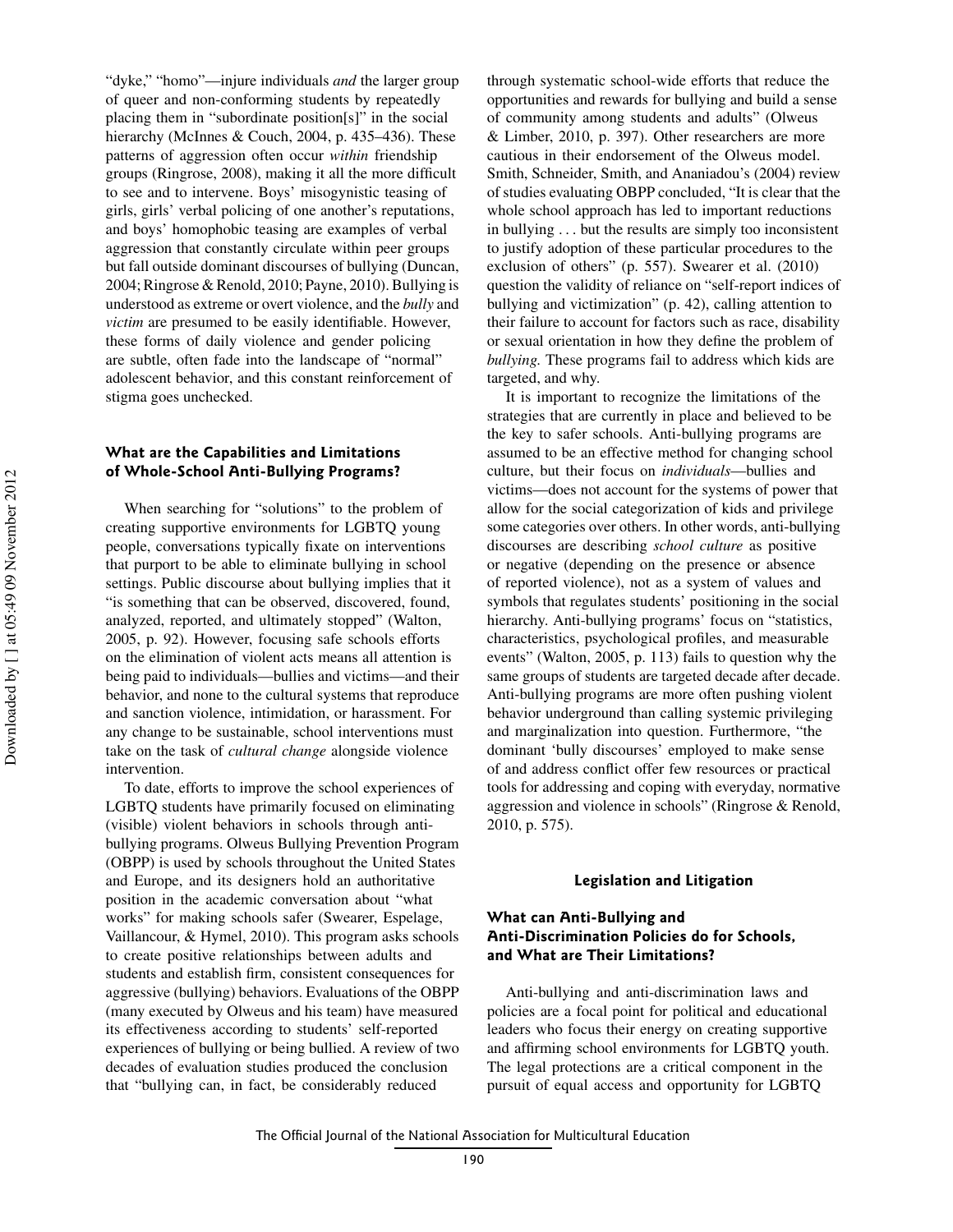students, and legal and political experts (and the general public) have been quick to assume that these are the key to ending homophobic harassment. However, litigation and legislation are limited in their capacity to change school climate, and we must further examine how law and politics intersect with educational environments in order to design effective strategies for changing school culture and the "public consciousness" (Higdon, 2010, p. 7).

The essential problem with relying on laws and policies is that they allow schools to maintain a reactionary position in terms of their responsibility to provide safe environments for LGBTQ students. Even when safe schools laws include a school climate standard (such as the "safe and civil educational environment" standard in New York's Dignity for all Students Act), implementation remains focused on decreasing bullying behavior, not addressing school culture. Higdon (2010) argues that antibullying legislation is limited because it "focus[es] almost exclusively on how schools should *respond* to bullying without paying sufficient attention to how schools can help *prevent* bullying" (p. 47). These policies can only hold schools accountable for "student–peer harassment based on its [the school's] own misconduct, including deliberate indifference to known harassment. School officials' failure to prevent harm to a student is not alone a violation of due process rights" (Bloom, 2007, 118–119). This means that victims must be able to demonstrate their schools' failure to stop the bullying once notified of its existence and it places plaintiffs under "a nearly insurmountable burden of proof" (Bloom, 2007, p. 118). Resulting legal battles between schools and bullying victims "often polarize communities and generate more hostility towards targeted students" (Meyer & Stader, 2009, p. 148). Many times, young people bringing these suits are forced to change schools to escape the abuse while the case carries on—even with orders of protection in place. Additionally, "... when it comes to targeting the overall incidence of gender-based bullying, to the extent a lawsuit can provide some remedy, litigation by itself is entirely ineffective ... litigation in this context does little to protect future victims, and it is doubtful whether litigation can even 'remedy' the child who brought the litigation" (Higdon, 2010, p. 44–45). The ripple effect of litigation is a valuable tool for encouraging schools to act, but it must be coupled with comprehensive education if it is to be a tool for change.

Given these limitations, those designing safe schools initiatives must carefully consider the kinds of effects they hope anti-bullying law and policy will have and how they envision making those anticipated effects a reality. Higdon (2010) argues that the exact details for the "solution" to homophobic and other gender-based bullying are unclear, but they will include litigation brought by victims, antibullying legislation, and "education concerning the harms caused by bullying on the basis of gender non-conformity" (p. 41)—the latter requiring increased cultural awareness on the part of schools as to how they reproduce heteronorms and operate on heterosexist assumptions. A key piece of this is educating all school personnel on the link between bullying and normative gender. Whether or not teachers intervene in harassment on behalf of LGBTQ students is typically dependent upon their own beliefs and knowledge about gender, sexuality, and bullying (Anagnastopoulos, Buchanan, Pereira, & Lichty, 2009; Higdon, 2010); therefore, they need to be equipped with knowledge and resources that will empower them to recognize and disrupt the cultural patterns that privilege conformity and marginalize difference. Safe school laws are often vaguely written and fail to include mandates for educator training. Additionally, there is often little commitment to enforcement, and the mandated LGBTQ inclusive school policies fail to offer the desired protection (Bloom, 2007). Enumerated non-discrimination policies alone do not necessarily provide protection for LGBTQ students (Payne, Smith, & Johnson, 2009). Policy must be part of everyday practice—its enforcement must become part of the school culture.

Schools "could create safer and more inclusive schools by educating their teachers and principals on their legal and professional responsibilities in working with queer youth" (Meyer & Stader, 2009, p. 148) and state, district, and school policies are necessary to clearly establish those responsibilities. However, Youdell's (2004) work on youths' experiences resisting "wounded" or victimized identities in school "highlights the limits of equal rights and anti-discrimination based policies and interventions ... by indicating the mundane, day-to-day constitutive practices that oppositional and structural politics and policy reform are unable to penetrate" (p. 490). Increased educator awareness of the institutional structures and systems that reify heteronorms and the impact of peer-to-peer microaggressions that discipline difference (Solorzano, et al., 2000) can only be gained through professional development opportunities that allow teachers to "see" their school environments differently—encouraging them to understand their professional responsibility to LGBTQ students as extending beyond legal responsibility.

#### **Changing the Questions We Ask**

Based on these analyses of the limitations of "antibullying" frameworks for addressing the problem of the marginalization of LGBTQ students, we propose questions that we believe outline a research agenda that will produce much-needed knowledge about creating more affirming school environments: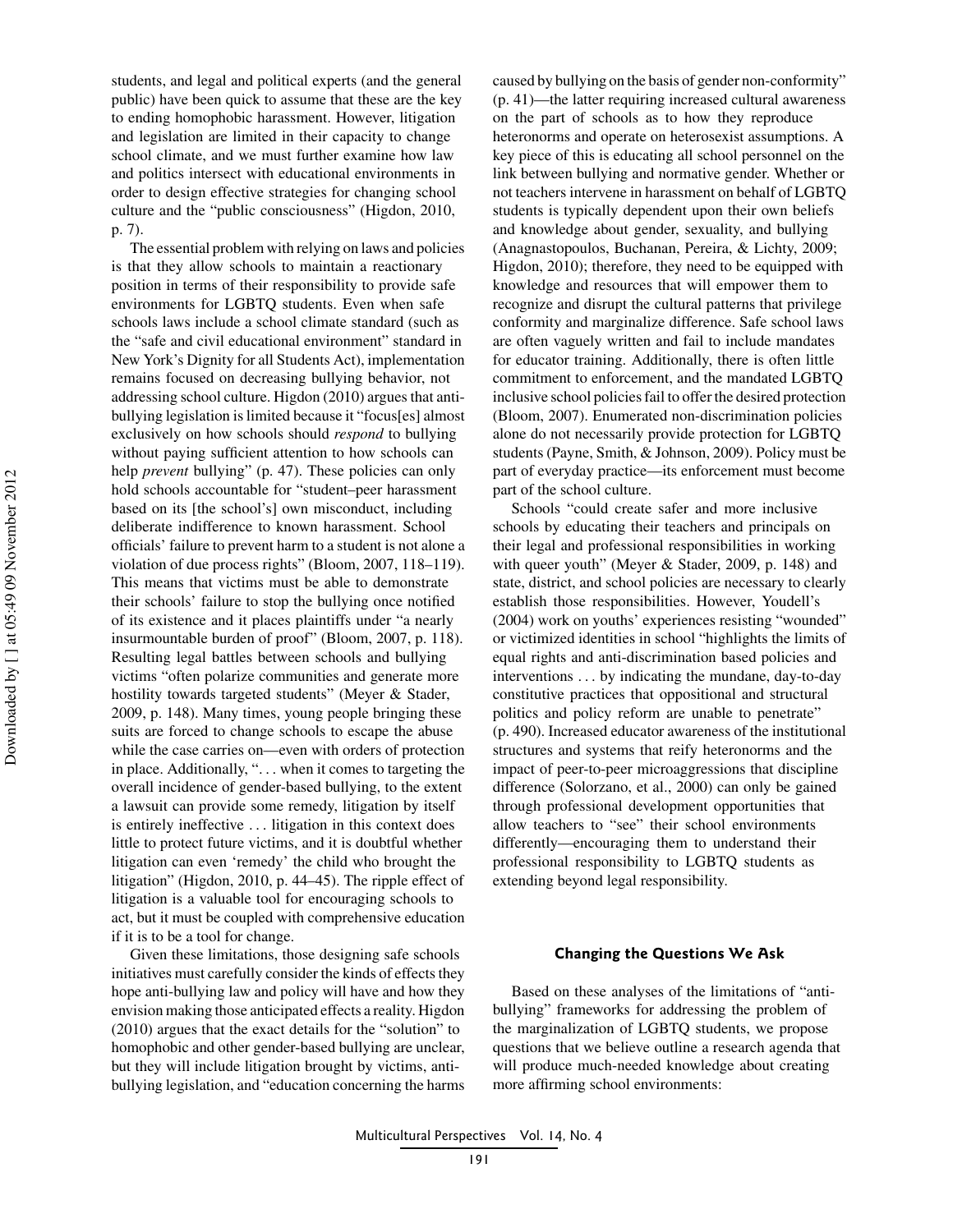- How do we move the focus of the conversation beyond individual acts of violence and to schools as cultural sites that privilege gender and sexual conformity?
	- What do bullying interventions look like with this shift?
- How do schools understand their culpability in perpetuating the privileging of hegemonic gender?
	- What possibilities are there for schools to create new avenues to student prestige that do not require heterosexuality and the performance of hegemonic gender?
	- How would increased availability of status and power shift the high school social hierarchy and how would that impact school violence against LGBTQ kids?
- What kind of professional development will empower educators to take on the responsibility of creating affirming environments for LGBTQ students—rather than simple concern for their "safety" (Payne & Smith, 2010, 2011, & 2012)?
	- What type of professional development is "do-able" given the day-to-day reality of schools?
	- How do we help educators understand systems of power that marginalize based on gender conformity and equip them to teach through or around these systems?
	- What role might LGBTQ inclusive classrooms play in reducing school violence?
- What are the benefits and limitations of litigation (punitive solutions) and legislation to reduce instances of bullying, and how do we move toward preventative, proactive solutions?
- What are the limits of character education, tolerance, safety, and multicultural discourses for creating equity and reducing violence in schools?
	- In what ways are these approaches engaging in the "superficial accommodation of difference" (Daniel, 2009)?

### **What New Research Needs to be Done and Supported?**

Future research on creating safe and inclusive school environments for LGBTQ kids needs to focus on exploring schools as cultural sites and the interactions between litigation, legislation, and educational practice. We know that inclusive anti-discrimination and antibullying policies provide LGBTQ students with the recognition and legal ammunition they need to insist upon protection from violence, but we do not know how to effectively use these policies to shift cultural norms in a way that will open up opportunities for LGBTQ kids to be full participants in their school environments. "Anti-bullying" frames "the problem" as a need to protect victims and overlooks "the role that schools play in the reproduction of social relations along axes of class, gender, race and ... sexuality" (Youdell, 2005, p. 250). To date, research on the school bullying experiences of LGBTQ kids has been preoccupied with individuals' homophobic attitudes and quantifiable measurements of violence. Shifting the common understanding of the problem away from individual student behavior and toward systemic oppression allows researchers to examine the multiple ways schools privilege heterosexuality and (implicitly) give their students and educators permission to marginalize LGBTQ youth. Furthermore, qualitative investigation allows researchers to gain deeper insight into the minutia of day-to-day school happenings and provides a richer understanding than the simple tally of reported acts of violence. This kind of knowledge is critical for understanding "why social justice policies and programmes have not shifted radically, in the ways hoped for, the inequalities with which they have been concerned" (Youdell, 2004, p. 490).

#### **References**

- Anagnostopoulos, D., Buchanan, N. T., Pereira, C., & Lichty, L. F. (2009). School staff responses to gender-based bullying as moral interpretation: An exploratory study. *Educational Policy*, *23*, 519–553.
- Bansel, P., Davies, B., Laws, C., & Linnell, S. (2009). Bullies, bullying and power in the contexts of schooling. *British Journal of Sociology of Education*, *30*, 59–69.
- Bloom, L. (2007). School bullying in Connecticut: Can the statehouse and the courtroom fix the schoolhouse? An analysis of Connecticut's anti-bullying statute. *Connecticut Public Interest Law Journal*, *7*, 105–135.
- Carr, C. L. (1998). Tomboy resistance and conformity: Agency in social psychological gender theory. *Gender & Society*, *12*(5), 528–553.
- Daniel, B. (2009). Conversations on race in teacher education cohorts. *Teaching Education*, *20*, 175–188.
- DePalma, R., & Jennett, M. (2010). Homophobia, transphobia and culture: Deconstructing heteronormativity in English primary schools. *Intercultural Education*, *21*, 15–26.
- Duncan, N. (2004). It's important to be nice, but it's nicer to be important: Girls, popularity and sexual competition. *Sex Education*, *4*, 137–152.
- Eckert, P. (1994). Entering the heterosexual market place: Identities of subordination as a developmental imperative. Working paper on Learning and Identity No. 2, Institute for Research on Learning, Palo Alto, CA.
- Higdon, M. J. (2010). To lynch a child: Bullying and gender nonconformity in our nation's schools. University of Tennessee Legal Studies Research Paper No. 102. Available at SSRN: http://ssrn.com/abstract=1558135
- Horn, S. S. (2007). Adolescents' acceptance of same-sex peers based on sexual orientation and gender expression. *Journal of Youth and Adolescence*, *36*, 363–371.
- Lugg, C. A. (2006). Thinking about sodomy: Public schools, legal panopticons, and queers. *Educational Policy*, *20*, 35–58.
- McInnes, D., & Couch, M. (2004). Quiet please! There's a lad on the stage—Boys, gender and sexuality non-conformity and class. *Discourse: Studies in Cultural Politics of Education*, *25*, 431–443.

The Official Journal of the National Association for Multicultural Education